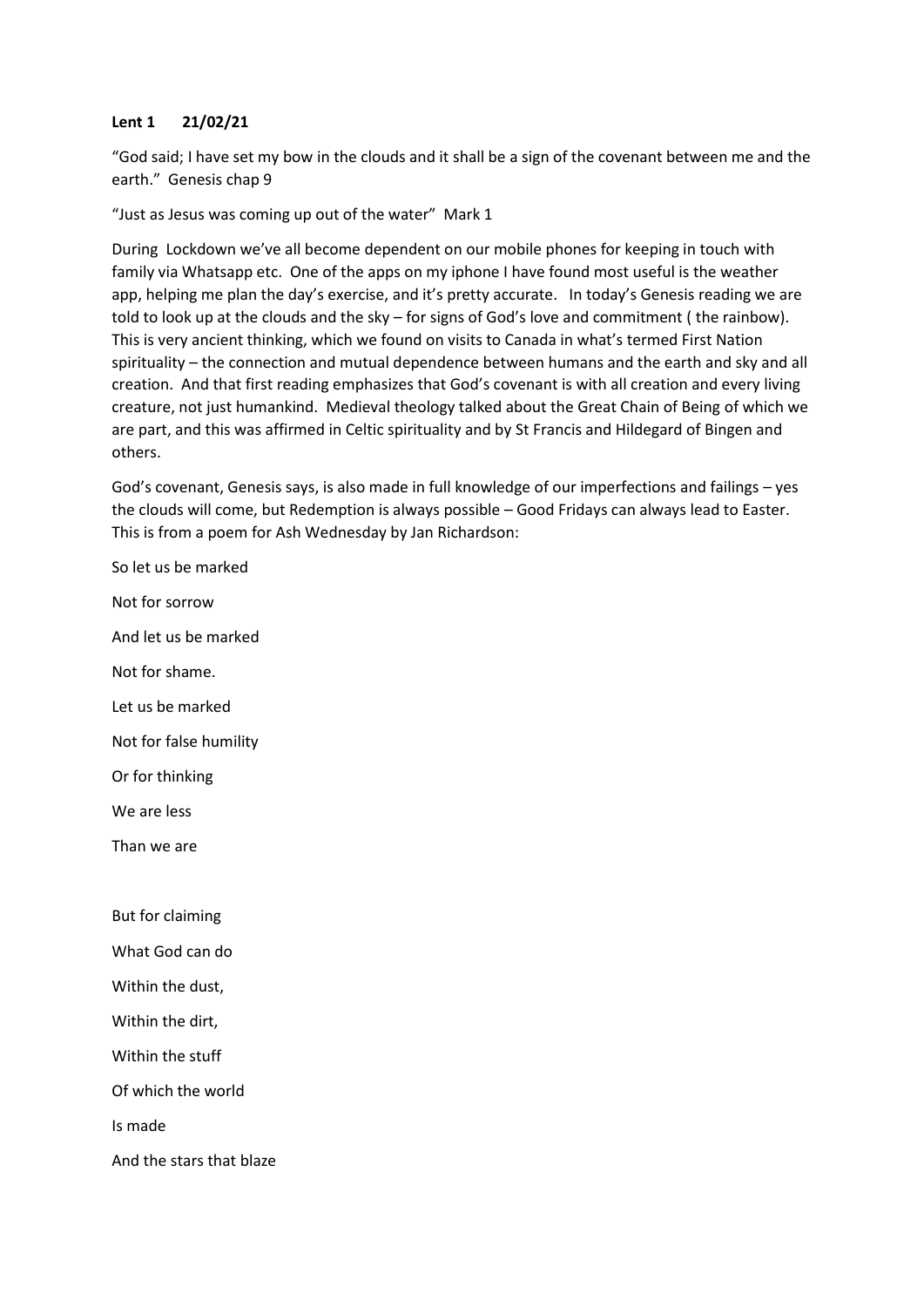In our bones And the galaxies that spiral Inside the smudge

Talking about the smudge of ash that's marked on our foreheads during the Ash Wednesday liturgy.

And the Great Chain of Being, connectedness and mutual dependence is at the heart of today's gospel. "Jesus came up – emerged – 0ut of the water". He emerges from the water – a sort of rebirth. In evolutionary terms we are descended from creatures that came out of the sea – and so the foetus has gills. And when the baby takes its first breath, as it emerges from the waters of the womb, the lungs take over. Jesus emerges from the water and is sent out into the desert – water, earth, sand, human life dependent on one another at the start of Jesus' ministry. Jesus' human life is part of that great chain of being. Read psalm 104 verses 1 & 4-7 for an evocation of that thinking.

God's covenant is with all creation and so there is an inherent dignity and sacredness in all created things. And as that poem by Jan Richardson emphasizes, when your forehead is marked with ash and the priest says "dust you are and to dust you shall return", that theology is made clear. We are part of the humus – that word having the same root as the word humility.

This week we have been celebrating the USA rejoining the Paris climate agreement and joining with other nations in preparing for the COP 26 conference in Glasgow in November. Churches are encouraged to be part of that preparation. And so Hugh chaired the first meeting of the benefice environment group recently. It has excellent membership I thought, two Young Disciples and a resident of Richmond Retirement Village and lots of wisdom and expertise in between. It's there to encourage individual and corporate commitment and action:

- Raising environmental consciousness in all our churches
- Planning the climate Sunday Service
- Forming eco-church
- Meeting our MP
- Implementing an energy audit in all five church buildings
- Encouraging us as individuals to look at our own lifestyles

There has been a wonderful explosion of interest in and commitment to environmental action recently especially amongst young people. Perhaps you have been listening to the reading of Bill Gates' new book "How to avoid a climate disaster" on radio 4 this week. The energy – the genesis – for that great movement starts with the connectedness and mutual dependence proclaimed in today's two readings.

So this Lent I encourage each of you to commit yourself to something, an action that re-emphasizes that connectedness and dependence for you. Last year's Lent book, "Saying Yes to Life" by Ruth Valerio is very much worth reading in this respect, strongly scripturally based and with lots of practical suggestions for action. I was given five fruit trees for my 70th birthday by my family last week and will much enjoy planting them during Lent! Some suggestions from Valerio's book:

- Find out where the food you buy comes from
- Find out what goes into the making of your clothes (did you know that one pair of cotton jeans takes 9500 litres of water to produce?)